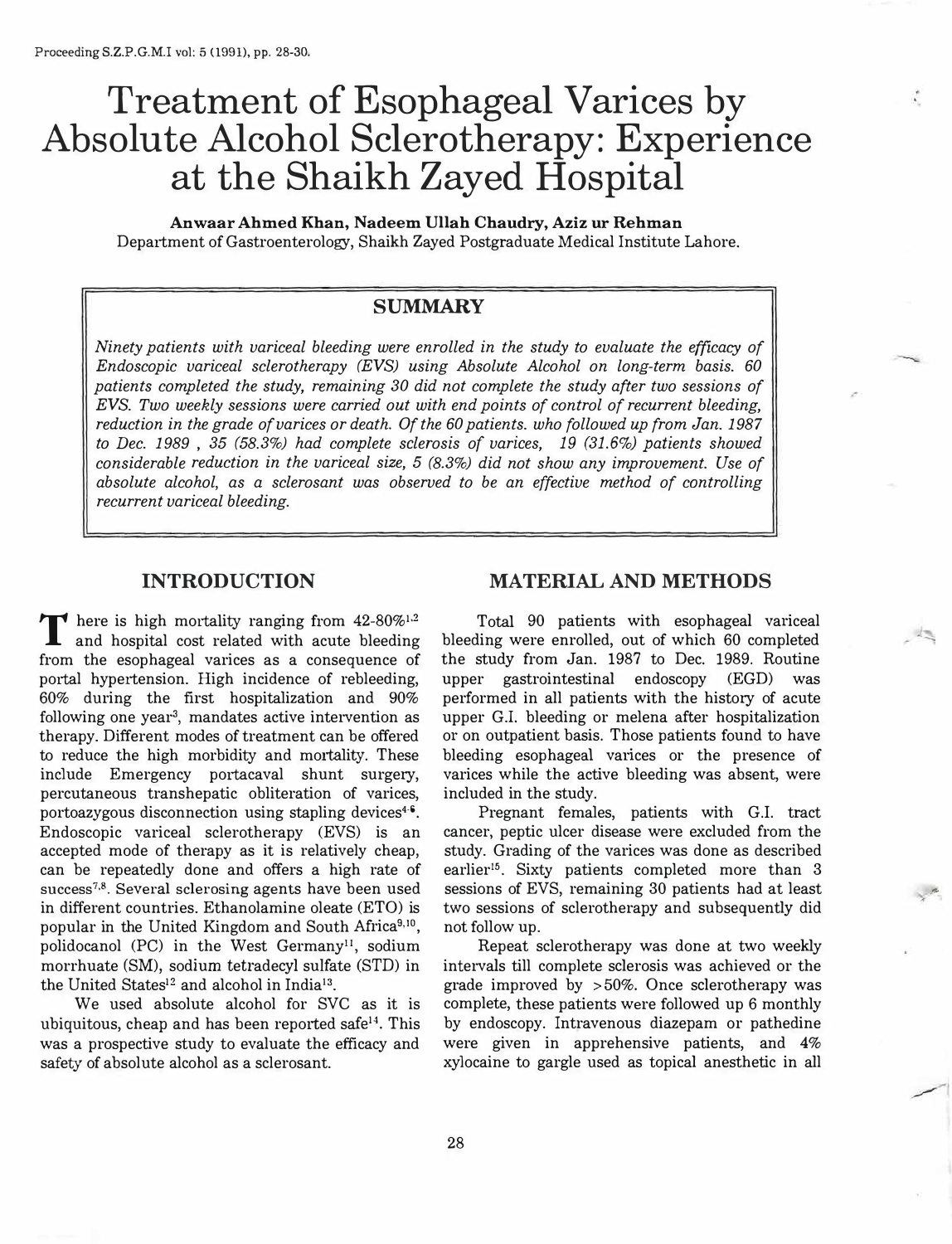patients. GIFXQ10 (Olympus) endoscope with NMlK (Olympus) sclerotherapy needle were used.

Absolute alcohol was used as sclerosant in alequots of 2 cc each by intravariceal method (Fig. ' 1). Injections were given within 5 cm of the esophagogastric junction in a circumferential fashion from caudal to cephalad progression. At each session of EVS, variceal grades, presence of ulcers and strictures were noted. If the patient had dysphagia in the presence of a stricture, esophageal dilatation (ED) was done. Dilatation of strictures was done by either guide wire based Savary dilators or mercury weighted Malloney dilators. The former was used in strictures < 5mm (15 Fr.) diameter and the latter in > 5mm dia strictures. End points of the study included control of bleeding, improvement in grades of varices, continued bleeding or death from bleeding.



**Fig. 1: Injection selerotherapy of esophageal varices by intravarical method.** 

## **RESULTS**

Complete obliteration of varices was achieved in 35 (58.3%) out of 60 patients who followed up regularly throughout the study whereas 19 (31.6%) patients showed reduction in the variceal size by 2 grades or more. Mean age of patients was  $40+17.9$ (range 8-78 yrs), male to female ratio was 34 vs 26. Mean number of sessions of EVS were  $5+4.5$  (range 4-11) and the average amount of sclerosant used was 10.9 cc. Five (08%) patients did not show any improvement (Table 1). One patient died due to bleeding that continued despite sclerotherapy. Chest pain during EVS was invariably experienced, lasted for a short while. Significant complications included esophageal ulcers in 10 (16.6%) and esophageal strictures in 5 (8.3%) patients. Four patients with the stricture required bouginage achieving good results (Table 2). Fifteen (25%) patients had transient rise in temperature after EVS and did not require antibiotics.

#### **Table 1:**

| Patient epidemiology          | No. | Percent |
|-------------------------------|-----|---------|
| Obliteration of varices       | 35  | 58      |
| Reduction in grade by $>50\%$ | 19  | 32      |
| No improvement                | 0.5 | 08      |
| Death from bleeding           | 01  | 1 G     |

#### **Table 2:**

| Complications                | No.            | Percent |
|------------------------------|----------------|---------|
| Transient chest pain         | 55             | 91.6    |
| Ulcers from EVS              | 10             | 16.6    |
| <b>Strictures</b>            | 0 <sub>5</sub> | 8.3     |
| Strictures needed dilatation | 04             | 6.6     |
| Transient fever              | 15             | 25      |

#### **DISCUSSION**

When Crafoord and Frenckner first described EVS in  $1939^{16}$  in treating a 17 year old female patient with esophageal variceal bleeding, it was the era of rigid esophagoscopy alone. The procedure required general anesthesia, fraught with high complication rate and therefore, did not gain much popularity until the introduction of flexible endoscopes. EVS now has well established role in arresting bleeding in acute variceal hemorrhage<sup>17,18</sup> as well as in long-term sclerotherapy<sup>19</sup>.

In this prospective study we used absolute alcohol in EVS as a sclerosant to control recurrent variceal bleeding as described earlier $14$ . Complete